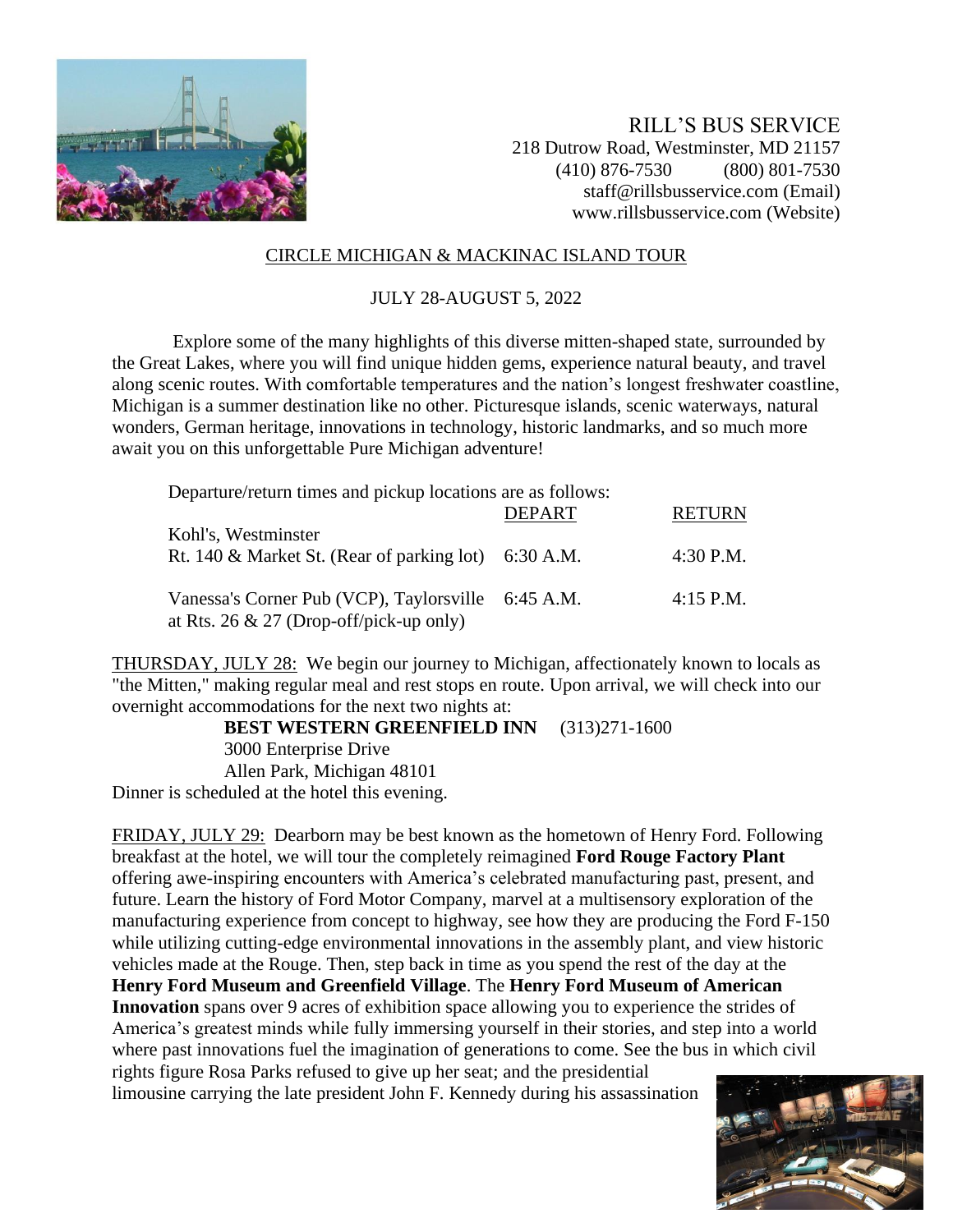in 1963. Stroll the streets of the 1850's-era **Greenfield Village**, a 90-acre vast open-air museum featuring seven historic districts, where you will be immersed in the sights, sounds, and sensations of 300 years of American life. This living attraction is abuzz with historic exhibits, demonstrations, and reenactments. Along the way, you can catch a ride on a Model T, jump on a real steam-powered locomotive, and visit farm animals. Or "pull" glass with world-class artisans, watch 1867 baseball, and enjoy lunch from an 1830s menu as you journey into America's past to discover inspiration for bringing innovation and imagination into your life today. Dinner is included this evening.

SATURDAY, JULY 30: After breakfast at the hotel, we will head to Michigan's Little Bavaria, **Frankenmuth**, to experience Bavarian hospitality. Willkommen (German for "welcome") to a town with authentic European atmosphere, the world's largest Christmas store, and old-fashioned charm. Have fun **making pretzels at Bavarian Inn Bakery** as baking experts lead you through proper pretzel-rolling techniques and assist as you build your own pretzels. Enjoy your hot, fresh twisted treats at the end of class. Have time to explore the dozens of shops and have lunch on own in town. This afternoon, embark on a fabulous one-hour narrated tour of Frankenmuth on the Cass River aboard an authentic paddlewheel riverboat, the *Bavarian Belle*. We will then visit the world's largest Christmas store, **Bronner's Christmas Wonderland**, with over 50,000 trims and gifts, drawing over 2 million visitors each year. We will check into our lodging for the evening at: **BAVARIAN INN LODGE** (855)652-7200

1 Covered Bridge Lane

Frankenmuth, Michigan 48734

Dinner is scheduled at the world-famous **Zehnders** specializing in delicious family-style chicken meals, serving approximately one million guests per year with old world hospitality.

SUNDAY, JULY 31: After breakfast, we will depart for Alpena where we will have lunch at a local restaurant before embarking on a unique **Alpena Shipwreck Tour**. Explore the shipwrecks of the Thunder Bay National Marine Sanctuary. The crystal-clear waters and large ''glass bottom'' viewing wells allow you to dive & view the shipwreck remains - without getting wet. During the 2 ½ hour cruise, you will experience magnificently preserved shipwrecks, scenic shorelines and majestic lighthouses. Learn about the history, legends and lore of Thunder Bay and many famous shipwrecks as you cruise the shoreline. Departing from the warm & friendly port of Alpena, the 65 ft. *Lady Michigan* will take you on a comfortable adventure into the heart of Lake Huron's Shipwreck Alley. We will then head to Hillman where we will check into our overnight accommodations at: **THUNDER BAY RESORT** (800)729-9375

27800 M-32

Hillman, Michigan 49746

This evening, experience an **Elk Viewing Adventure**! Board a horse-drawn carriage and ride through the forest into the Elk Preserve. Keep your eyes peeled and cameras ready as you are sure to get an up close and personal look at majestic Michigan Elk in their natural environment! Then, follow the river's edge to Elk Antler Cabin where guests are greeted by a warm fire, enchanting aromas, and indulge in a five-course gourmet dinner prepared in the hearts of 100 year-old wood cook stoves along with wine tasting. This is truly a unique adventure that you won't want to miss!

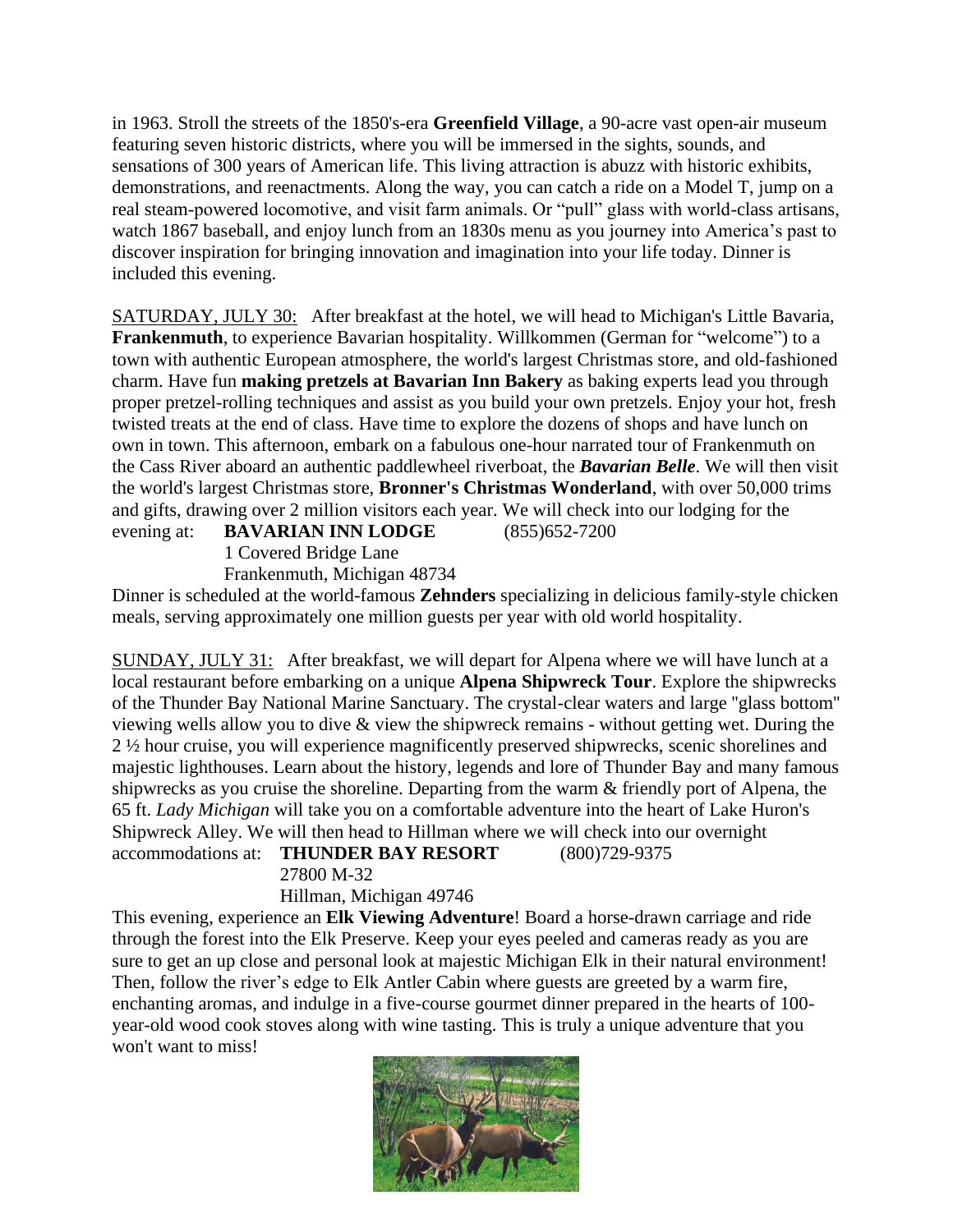

MONDAY, AUGUST 1: Following breakfast, we'll ride across the magnificent **Mackinac Bridge**, known as the "Mighty Mac," currently the 5<sup>th</sup> longest

suspension bridge in the world, before boarding the ferry to **Mackinac Island**, one of the most iconic destinations in the Upper Peninsula. Slow down the pace on this quaint island where no cars are allowed. Our lodging for the evening will be at:

**LAKE VIEW HOTEL** (906)847-3384 7452 Main Street Mackinac Island, Michigan 49757

Upon arrival on the Island, we will take a tour on a **horse-drawn carriage** through Mackinac Island learning about its history, geology and ecology. Afterwards, we will enjoy a legendary grand luncheon at the beautiful **Grand Hotel**. The rest of the day is at your leisure to enjoy the island and its beauty...sit on the Grand porch, take in the beautiful gardens, explore the shops downtown, ride a bike, and more.

TUESDAY, AUGUST 2: After a leisurely morning, we will board the ferry back to **Mackinaw City** and travel on to Charlevoix. We will visit **Castle Farms**, one of Michigan's premier historical attractions, for a fascinating tour into the past. Built in 1918, this beautiful French Renaissance-style castle offers a guided walking tour of the soaring towers, stone buildings, and sweeping gardens inspired by European design. Quality vintage collections of castles, toys, and WWI artifacts, along with royal family memorabilia, are displayed throughout the buildings. Dine in style with a catered meal on site, savoring a custom menu just for our group. We will then check into our overnight accommodation at:

**HOLIDAY INN EXPRESS** (231) 845-7004 4079 West US 10 Ludington, Michigan 49431 Dinner is scheduled at a local restaurant tonight.



WEDNESDAY, AUGUST 3: Following breakfast, we will depart for an

unforgettable **Saugatuck Dune Ride**, one of West Michigan's premier attractions, featuring 40 minutes of entertainment, fun and excitement, plus learn about the lost town of Singapore! We will then head to Holland, best known for its Dutch Heritage, where we will visit **Nelis' Dutch Village**. Step back in time, over 100 years, to a quaint, authentic Dutch village. Amid authentic Dutch architecture, flowering gardens, canals and windmills, associates in authentic costumes and wooden shoes will bring the history and culture of the Dutch to life. Enjoy craftsmen and women demonstrating their Dutch works like wooden shoe carving, delftware and cheesemaking. Delight in tasty Dutch foods and cheeses with lunch on your own

and time for unique shopping. Our overnight lodging is scheduled at: **HAMPTON INN HOLLAND** (616)399-8500 12427 Felch Street Holland, Michigan 49424 Dinner is included at a local restaurant this evening.

THURSDAY, AUGUST 4: Following breakfast, we will depart for Grand Rapids, where we will visit one of the nation's most significant sculpture and botanic experiences at **Frederik Meijer Gardens & Sculpture Park**. Enjoy a narrated outdoor tram tour through Meijer Gardens featuring an endless kaleidoscope of colors and textures, and masterpieces of art. Meijer Gardens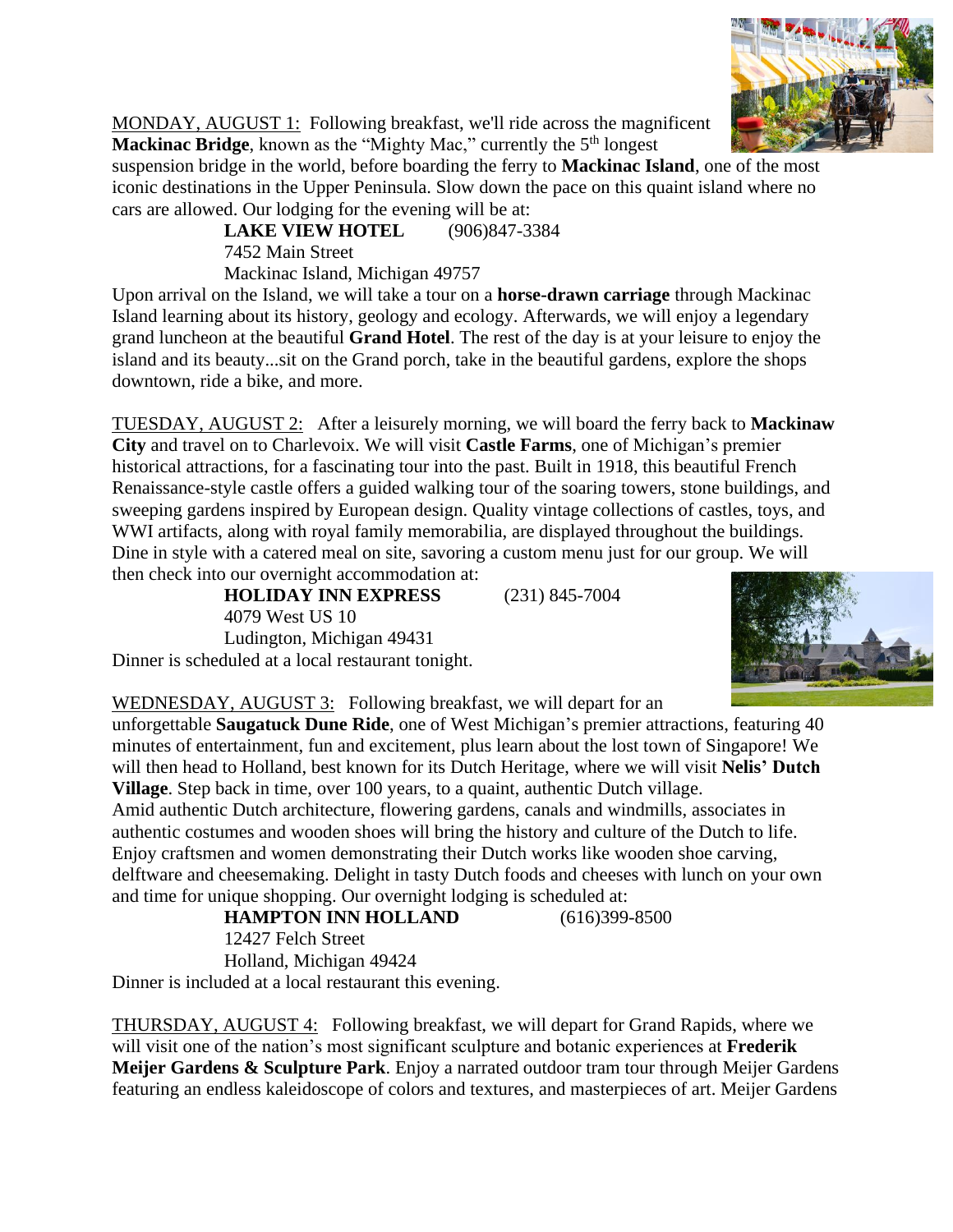

houses Michigan's largest tropical conservatory, the Lena Meijer Tropical Conservatory with over 500 species from five continents displayed in a lush,

verdant setting including waterfalls, streams and bridges, as well as varieties of tropical birds; five indoor theme gardens including the Kenneth E. Nelson Carnivorous Plant House which is the only publicly displayed plant collection in the U.S. dedicated exclusively to carnivorous plants; outdoor gardens, nature trails and boardwalk; sculpture galleries and permanent sculpture collection. The Sculpture Park's 30 acres is one of the most comprehensive collections of outdoor sculpture in the world and set within a variety of natural settings connected by waterways, meandering paths, lawns, meadows and quiet walkways. Grab lunch onsite at the café and have time to stroll the grounds at your leisure. We will check into our lodging for our final night at:

## **DRURY INN & SUITES CLEVELAND BEECHWOOD**

(216)292-9980 4100 Orange Place Orange Village, Ohio 44122

Dinner is on your own this evening. (Please be advised that all Drury hotels feature hot food and cold beverages from 5:30-7:00 which is included with your stay. It can be used as a snack for some people, and a meal for others.)

FRIDAY, AUGUST 5: We will depart for home after breakfast this morning, making regular meal and rest stops en route with fond memories of our Magnificent Michigan Tour!

## PRICE PER PERSON:

| SINGLE        | \$3,790.00 | (PRICE INCLUDES: motorcoach transportation,                    |
|---------------|------------|----------------------------------------------------------------|
| <b>DOUBLE</b> | \$3,100.00 | lodging, luggage handling, 8 breakfasts, 3 lunches,            |
| <b>TRIPLE</b> | \$2,860.00 | 6 dinners, tax $\&$ gratuities on meals included, admissions,  |
| <b>QUAD</b>   | \$2,750.00 | guided tours, boat & ferry cruises, carriage/wagon rides, $\&$ |
|               |            | dune ride)                                                     |

A DEPOSIT OF \$500 PER PERSON IS REQUIRED WITHIN TWO WEEKS OF BOOKING. ALL RESERVATIONS AND FINAL PAYMENT MUST BE MADE BY **MAY 27, 2022**. Payment can be made by cash, check or money order and mailed to our office at above address. Luggage tags and final itineraries are mailed about 2 weeks prior to the trip. Bills are not mailed for balances due, however, courtesy calls as a reminder will be made in case payment is not received by due date. Bus driver & tour director gratuities are not included in tour cost.

In the event of a cancellation, any non-refundable expenses for package inclusions such as reserved seat tickets, admissions, meals, or lodging may be forfeited. Rills will guarantee full refund only if the cancelled reservations can be resold to another customer. In the event where travel companions sharing the same room should need to cancel one or more persons in that room, the remaining passengers will be responsible for paying the supplemental charge to change occupancy.

We strongly suggest purchasing trip cancellation insurance which is available through Travel Guard Insurance. For specific questions regarding cancellation insurance, call Travel Guard at (800)826-1300. You will need to refer to Agency #50810 (Rill's Bus Service as agent).